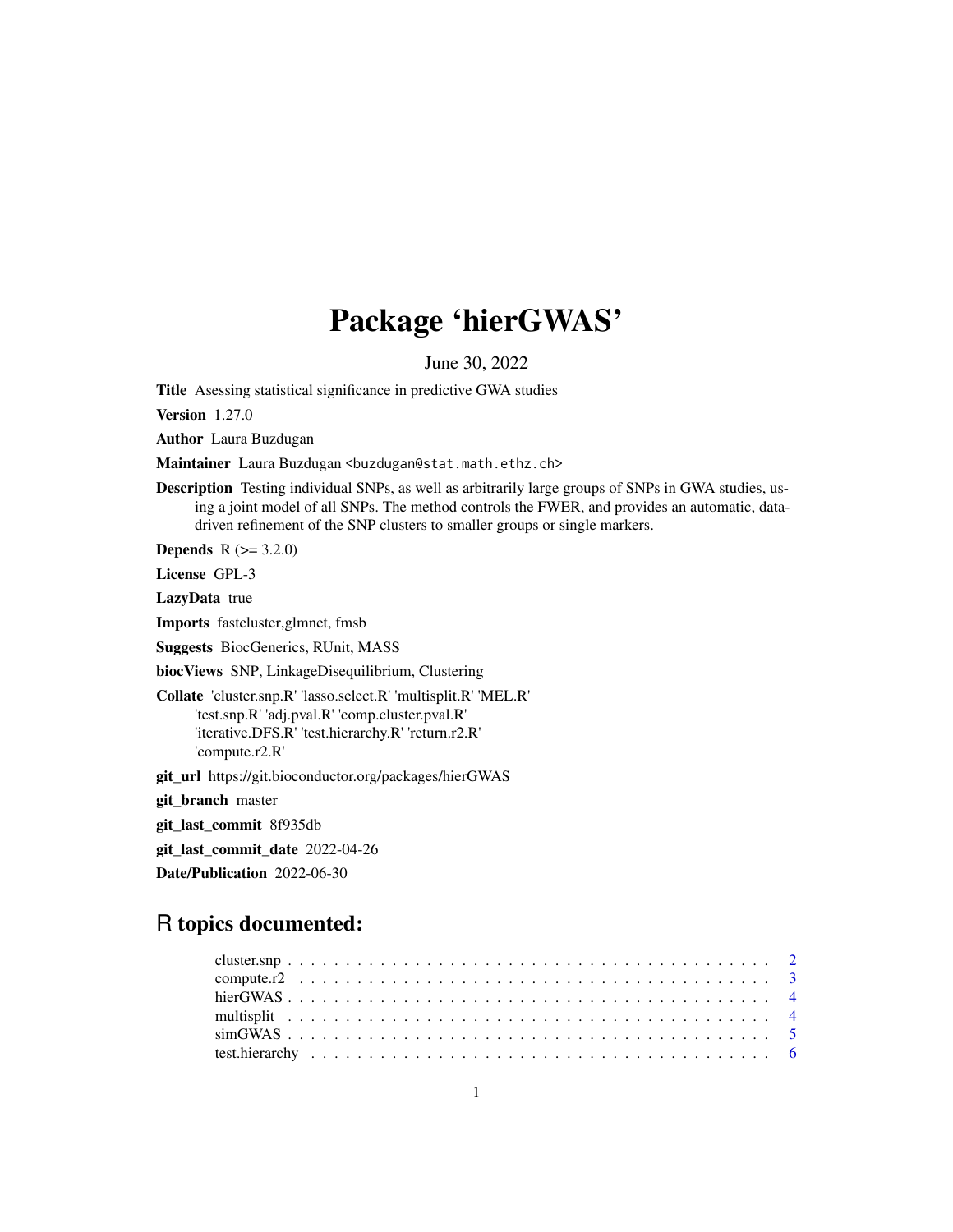#### <span id="page-1-0"></span>**Index** [8](#page-7-0) **8**

<span id="page-1-1"></span>

#### Description

Clusters SNPs hierachically.

#### Usage

```
cluster.snp(x = NULL, d = NULL, method = "average", SNP_index = NULL)
```
#### Arguments

| $\mathsf{x}$ | The SNP data matrix of size nobs x nvar. Default value is NULL                                                                                                                                                                                                     |
|--------------|--------------------------------------------------------------------------------------------------------------------------------------------------------------------------------------------------------------------------------------------------------------------|
| d            | NULL or a dissimilarity matrix. See the 'Details' section.                                                                                                                                                                                                         |
| method       | The agglomeration method to be used. This should be (an unambiguous abbrevi-<br>ation of) one of "ward.D", "ward.D2", "single", "complete", "average" $(=$<br>UPGMA), "mcquitty" (= WPGMA), "median" (= WPGMC) or "centroid"<br>(= UPGMC). See holust for details. |
| SNP index    | NULL or the index vector of SNPs to be clustered. See the 'Details' section.                                                                                                                                                                                       |

#### Details

The SNPs are clustered using [hclust](#page-0-0), which performs a hierarchical cluster analysis using a set of dissimilarities for the nvar objects being clustered. There are 3 possible scenarios.

If  $d = NULL$ , x is used to compute the dissimilarity matrix. The dissimilarity measure between two SNPs is 1 - LD (Linkage Disequilibrium), where LD is defined as the square of the Pearson correlation coefficient. If SNP\_index = NULL, all nvar SNPs will be clustered; otherwise only the SNPs with indices specified by SNP\_index will be considered.

If the user wishes to use a different dissimilarity measure, d needs to be provided. d must be either a square matrix of size nvar x nvar, or an object of class [dist](#page-0-0). If d is provided, x and SNP\_index will be ignored.

#### Value

An object of class [dendrogram](#page-0-0) which describes the tree produced by the clustering algorithm [hclust](#page-0-0).

#### Examples

```
library(MASS)
x \le - mvrnorm(60, mu = rep(0,60), Sigma = diag(60))
clust.1 <- cluster.snp(x = x, method = "average")
SNP\_index \leftarrow seq(1,10)clust.2 \le cluster.snp(x = x, method = "average", SNP_index = SNP_index)
d \leftarrow dist(x)clust.3 \leftarrow cluster.snp(d = d, method = "single")
```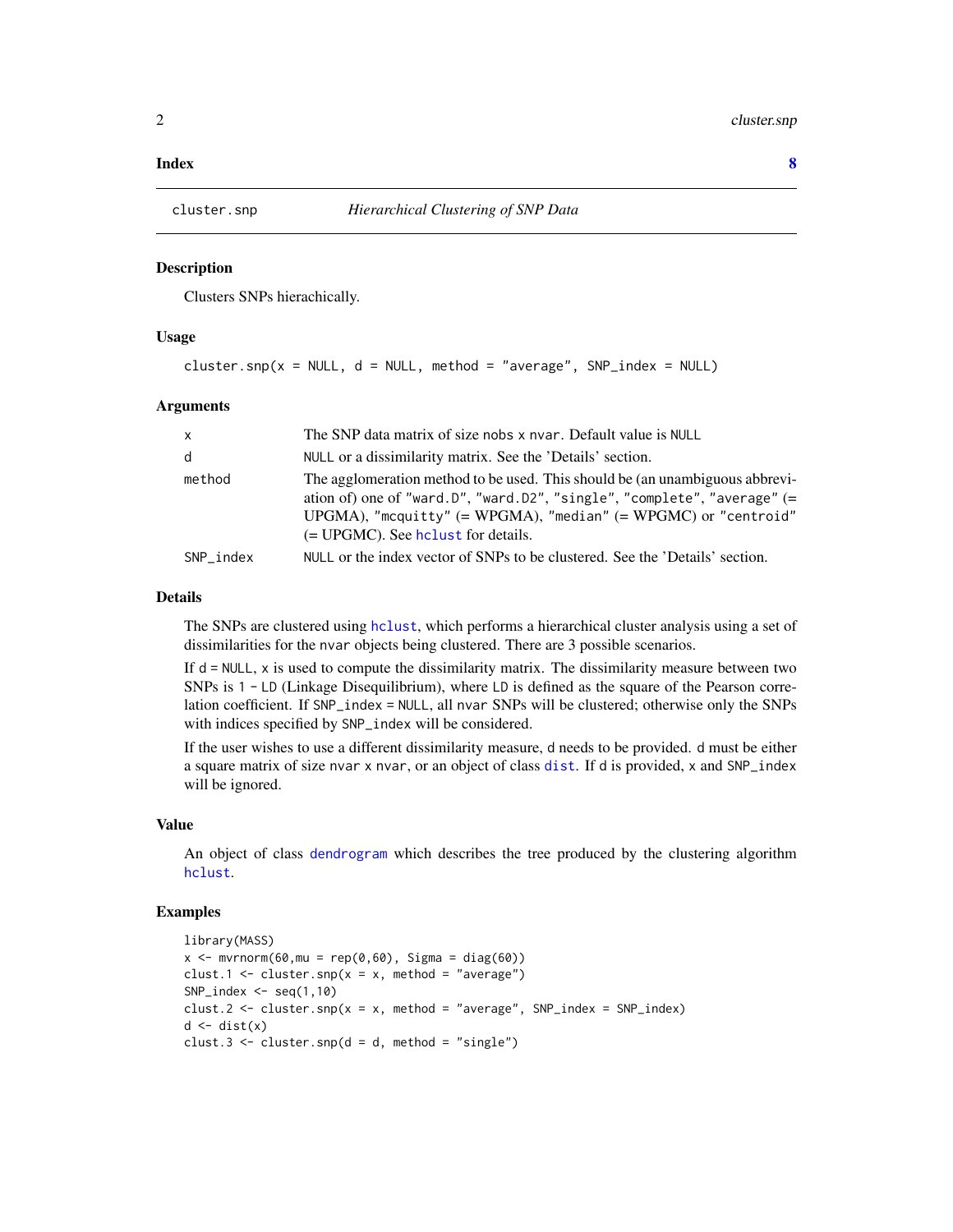<span id="page-2-1"></span><span id="page-2-0"></span>

#### Description

Calculates the R2 of a cluster of SNPs.

#### Usage

compute.r2(x, y, res.multisplit, covar = NULL, SNP\_index = NULL)

#### Arguments

| $\mathsf{x}$ | The input matrix, of dimension nobs x nvar. Each row represents a subject,<br>each column a SNP.         |
|--------------|----------------------------------------------------------------------------------------------------------|
| y            | The response vector. It can be continuous or discrete.                                                   |
|              | res.multisplit The output of multisplit.                                                                 |
| covar        | NULL or the matrix of covariates one wishes to control for, of size nobs x ncovar.                       |
| SNP index    | NULL or the index vector of the cluster of SNPs whose R2 will be computed. See<br>the 'Details' section. |

#### Details

The R2 of a cluster of SNPs is computed on the second half-samples. The cluster members, are intersected with the SNPs selected by the lasso, and the R2 of this model is calculated. Thus, we obtain B R2 values. Finally, the mean of these values is taken. If the value of SNP\_index is NULL, the R2 of the full model with all the SNPs will be computed.

#### Value

The R2 value of the SNP cluster

#### References

Buzdugan, L. et al. (2015), Assessing statistical significance in predictive genome-wide association studies. (unpublished)

#### Examples

```
library(MASS)
x \leq -m \text{wronom}(60, mu = rep(0, 60), Sigma = diag(60))beta \leftarrow \text{rep}(0, 60)beta[c(5,9,3)] <- 1
y <- x %*% beta + rnorm(60)
SNP\_index \leftarrow c(5, 9, 3)res.multisplit <- multisplit(x, y)
r2 <- compute.r2(x, y, res.multisplit, SNP_index = SNP_index)
```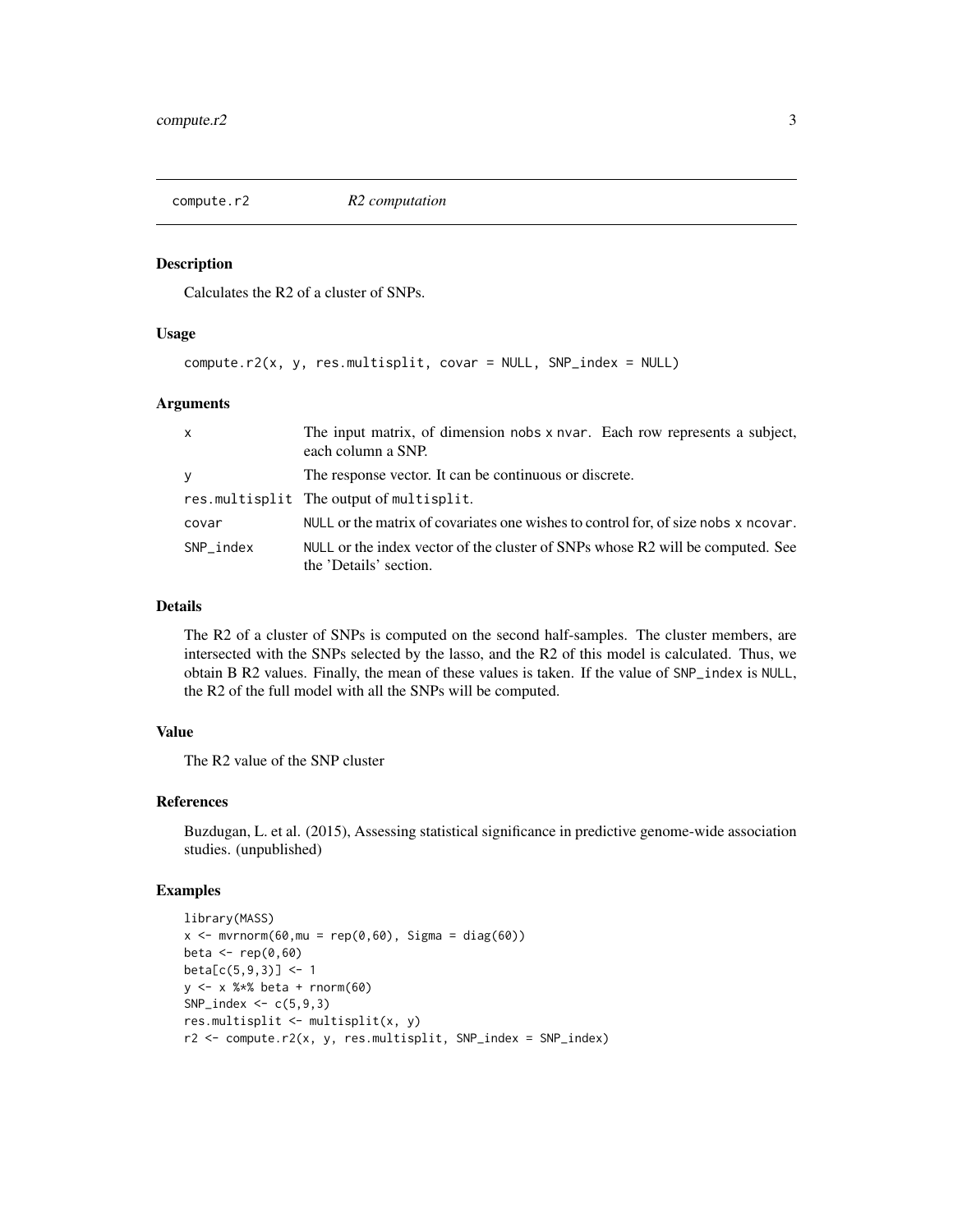<span id="page-3-0"></span>

#### **Description**

Testing individual SNPs, as well as arbitrarily large groups of SNPs in GWA studies, using a joint model of all SNPs. The method controls the FWER, and provides an automatic, data-driven refinement of the SNP clusters to smaller groups or single markers.

#### Details

hierGWAS is a package designed to assess statistical significance in GWA studies, using a hierarchical approach.

There are 4 functions provided: [cluster.snp](#page-1-1), [multisplit](#page-3-1), [test.hierarchy](#page-5-1) and [compute.r2](#page-2-1). [cluster.snp](#page-1-1) performs the hierarchical clustering of the SNPs, while [multisplit](#page-3-1) runs multiple penalized regressions on repeated random subsamples. These 2 functions need to be executed before [test.hierarchy](#page-5-1), which does the hierarchical testing, though the order in which the 2 functions are executed does not matter. [test.hierarchy](#page-5-1) provides the final output of the method: a list of SNP groups or individual SNPs, along with their corresponding p-values. Finally, [compute.r2](#page-2-1) computes the explained variance of an arbitrary group of SNPs, of any size. This group can encompass all SNPs, SNPs belonging to a certain chromosome, or an individual SNP.

#### Author(s)

Laura Buzdugan laura.buzdugan@stat.math.ethz.ch

#### References

Buzdugan, L. et al. (2015), Assessing statistical significance in predictive genome-wide association studies (unpublished)

<span id="page-3-1"></span>multisplit *Variable Selection on Random Sample Splits.*

#### **Description**

Performs repeated variable selection via the lasso on random sample splits.

#### Usage

multisplit(x, y, covar = NULL,  $B = 50$ )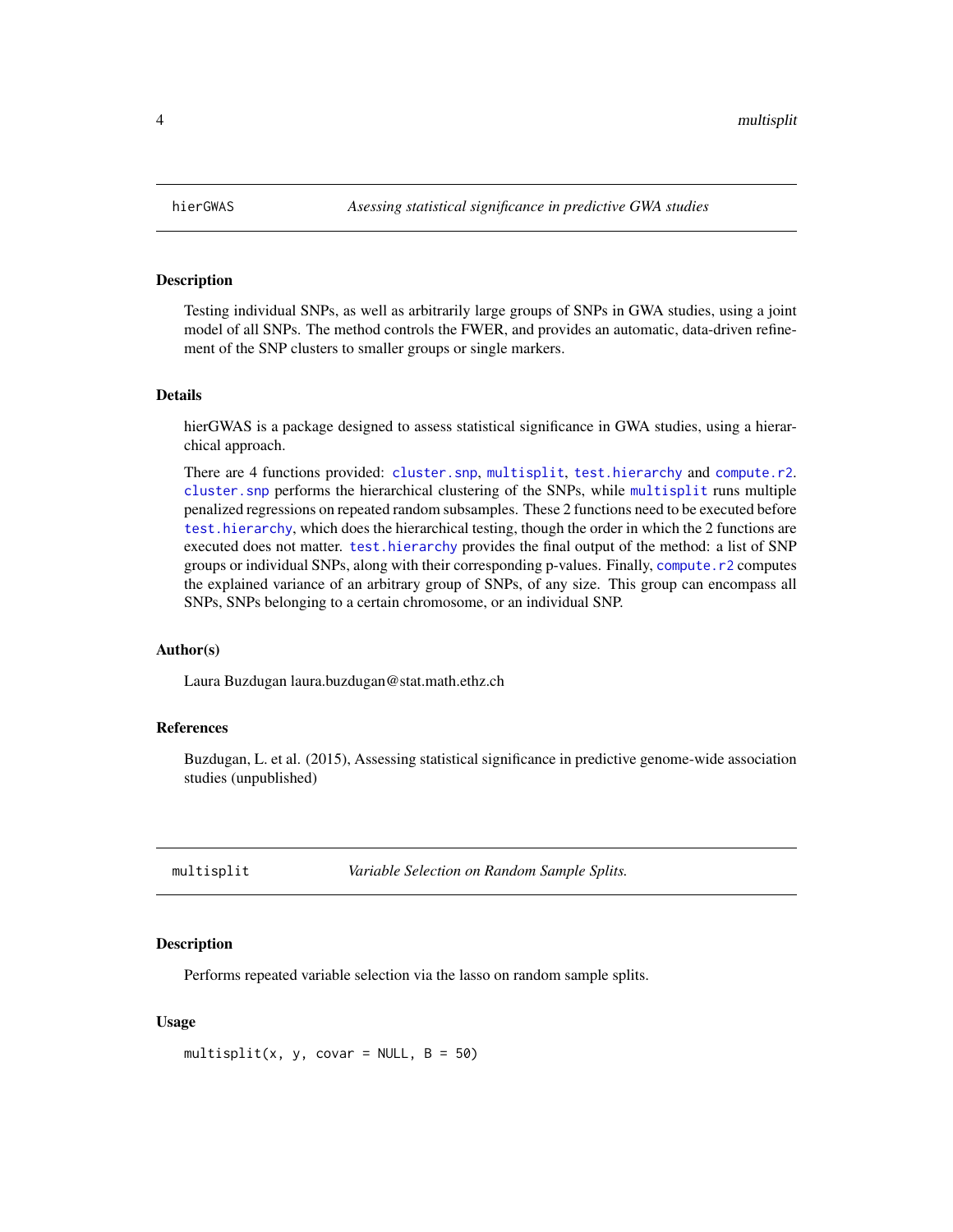#### <span id="page-4-0"></span> $\sim$  55  $\rm \sim$  55  $\rm \sim$  55  $\rm \sim$  55  $\rm \sim$  55  $\rm \sim$  55  $\rm \sim$  55  $\rm \sim$  55  $\rm \sim$  55  $\rm \sim$  55  $\rm \sim$  55  $\rm \sim$  55  $\rm \sim$  55  $\rm \sim$  55  $\rm \sim$  55  $\rm \sim$  55  $\rm \sim$  55  $\rm \sim$  55  $\rm \sim$  55  $\rm \sim$  55  $\rm \sim$  55  $\rm \sim$  55  $\rm$

#### **Arguments**

| X     | The SNP data matrix, of size nobs x nvar. Each row represents a subject, each<br>column a SNP. |
|-------|------------------------------------------------------------------------------------------------|
| у     | The response vector. It can be continuous or discrete.                                         |
| covar | NULL or the matrix of covariates one wishes to control for, of size nobs x<br>ncovar.          |
| B     | The number of random splits. Default value is 50.                                              |

#### Details

The samples are divided into two random splits of approximately equal size. The first subsample is used for variable selection, which is implemented using  $glmnet$ . The first [nobs/6] variables which enter the lasso path are selected. The procedure is repeated B times.

If one or more covariates are specified, these will be added unpenalized to the regression.

#### Value

A data frame with 2 components. A matrix of size B x [nobs/2] containing the second subsample of each split, and a matrix of size B x [nobs/6] containing the selected variables in each split.

#### References

Meinshausen, N., Meier, L. and Buhlmann, P. (2009), P-values for high-dimensional regression, Journal of the American Statistical Association 104, 1671-1681.

#### Examples

```
library(MASS)
x < - mvrnorm(60, mu = rep(0,200), Sigma = diag(200))
beta <- rep(1,200)
beta[c(5,9,3)] <- 3
y <- x %*% beta + rnorm(60)
res.multisplit <- multisplit(x, y)
```
simGWAS *Simulated GWAS data*

#### Description

This data set was simulated using PLINK. Please refer to the vignette for more details.

#### Usage

simGWAS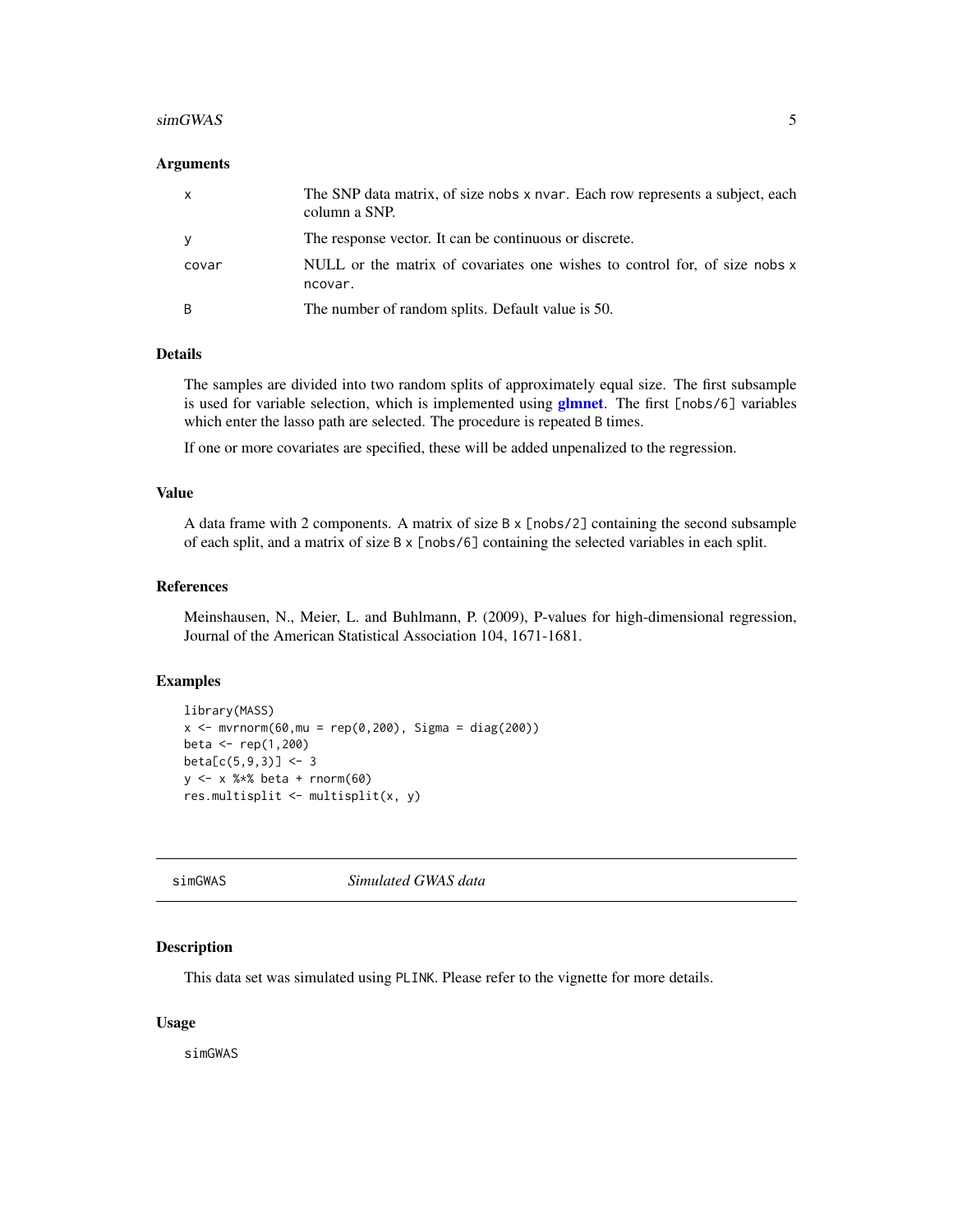<span id="page-5-0"></span>The dataset contains the following components:

SNP.1 The first SNP, of dimension 500 x 1. Each row represents a subject.

...

SNP.1000 The last SNP, of dimension 500 x 1. Each row represents a subject.

y The response vector. It can be continuous or discrete.

sex The first covariate, represeting the sex of the subjects: 0 for men and 1 for women.

age The second covariate, represeting the age of the subjects.

#### Value

data.frame

#### Examples

data(simGWAS)

<span id="page-5-1"></span>test.hierarchy *Hierarchical Testing of SNPs*

#### Description

Performs hierarchical testing of SNPs.

#### Usage

```
test.hierarchy(x, y, dendr, res.multisplit, covar = NULL, SNP_index = NULL,
  alpha = 0.05, global.test = TRUE, verbose = TRUE)
```
#### Arguments

| $\mathsf{x}$ | The input matrix, of dimension nobs x nvar. Each row represents a subject,<br>each column a SNP.                   |
|--------------|--------------------------------------------------------------------------------------------------------------------|
| У            | The response vector. It can be continuous or discrete.                                                             |
| dendr        | The cluster tree obtained by hierchically clustering the SNPs using cluster. snp.                                  |
|              | res.multisplit The output of multisplit.                                                                           |
| covar        | NULL or the matrix of covariates one wishes to control for, of size nobs x ncovar.                                 |
| SNP_index    | NULL or the index vector of SNP to be tested. See the 'Details' section.                                           |
| alpha        | The significance level at which the FWER is controlled. Default value is 0.05.                                     |
| global.test  | Specifies wether the global null hypothesis should be tested. Default value is<br>TRUE. See the 'Details' section. |
| verbose      | Report information on progress. Default value is TRUE                                                              |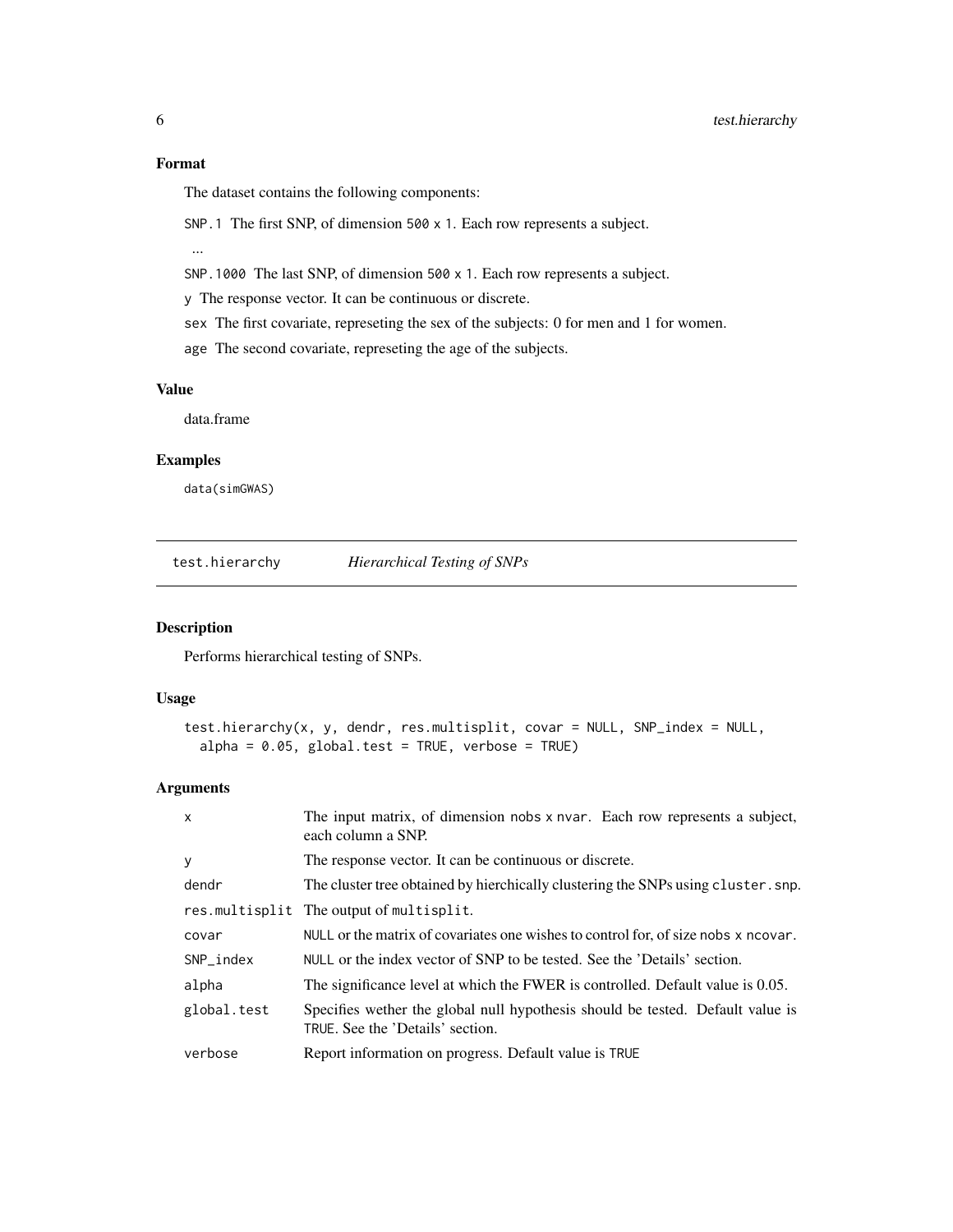#### test.hierarchy 7

#### Details

The testing is performed on the cluster tree given by dendr. If the SNP data matrix was divided (e.g. by chromosome), and clustered separately, the user must provide the argument SNP\_index, to specify which part of the data is being tested.

Testing starts at the highest level, which includes all variables specified by SNP\_index, and moves down the cluster tree. It stops when a cluster's null hypothesis cannot be rejected anymore. The smallest, still significant clusters will be returned.

By default the parameter global.test = TRUE, which means that first the global null hypothesis is tested. If the data is divided (e.g. by chromosome), and clustered separately, this parameter can be set to FALSE once the global null has been rejected. This helps save time.

#### Value

A list of significant SNP groups with the following components:

| SNP index | The indeces of the SNPs in the group |
|-----------|--------------------------------------|
| pval      | The p-value of the SNP group         |

#### References

Buzdugan, L. et al. (2015), Assessing statistical significance in predictive genome-wide association studies

#### Examples

```
library(MASS)
x \le - mvrnorm(60, mu = rep(0,60), Sigma = diag(60))
beta <- rep(0,60)
beta[c(5, 9, 3)] <- 1
y \le -x %*% beta + rnorm(60)
dendr \leq cluster.snp(x = x, method = "average")
res.multisplit <- multisplit(x, y)
sign.clusters <- test.hierarchy(x, y, dendr, res.multisplit)
```